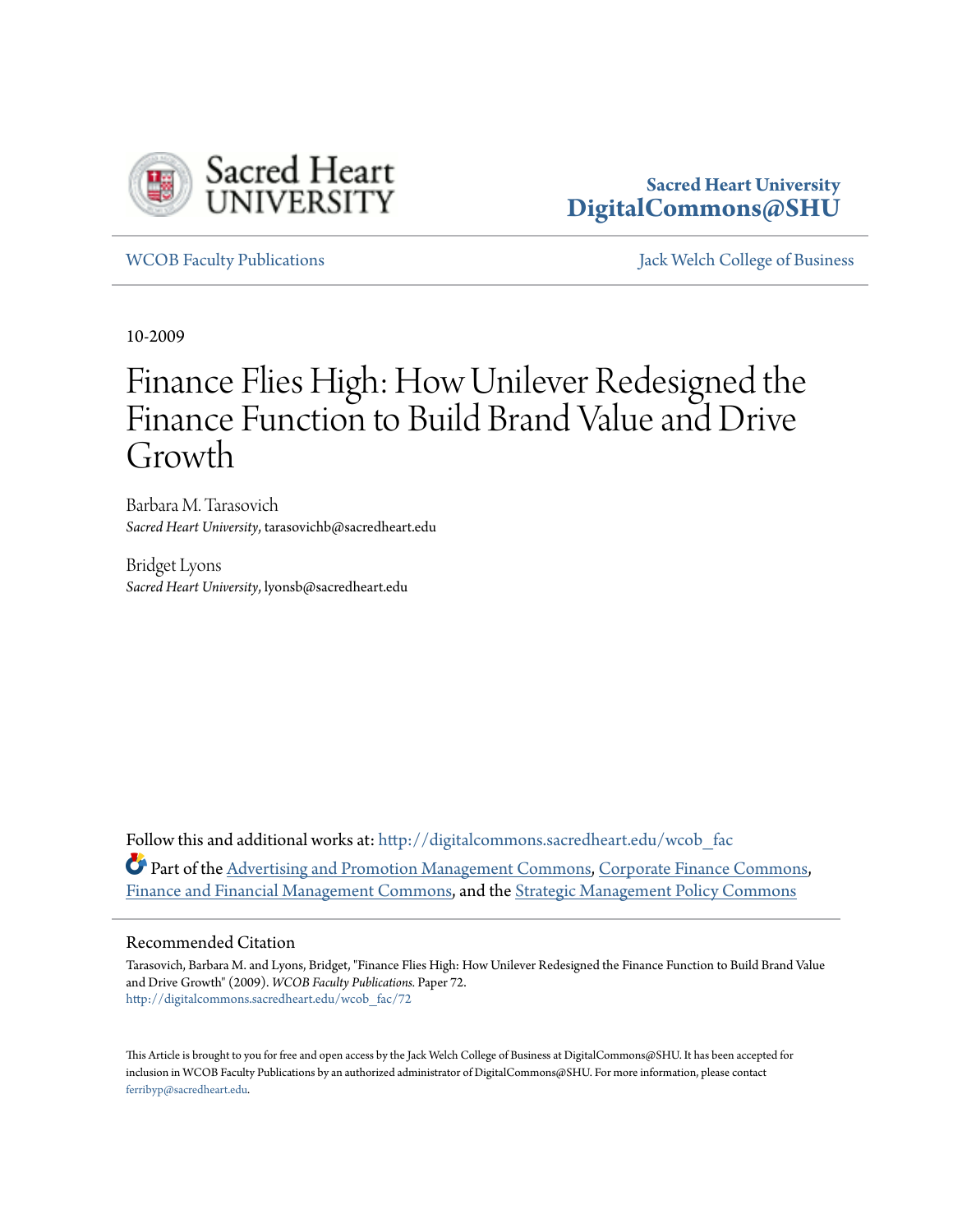**COVER STORY**



# HOW **UNILEVER** REDESIGNED ITS FINANCE FUNCTION TO BUILD BRAND VALUE AND DRIVE GROWTH

**By Barbara Tarasovich, CPA, and Bridget Lyons**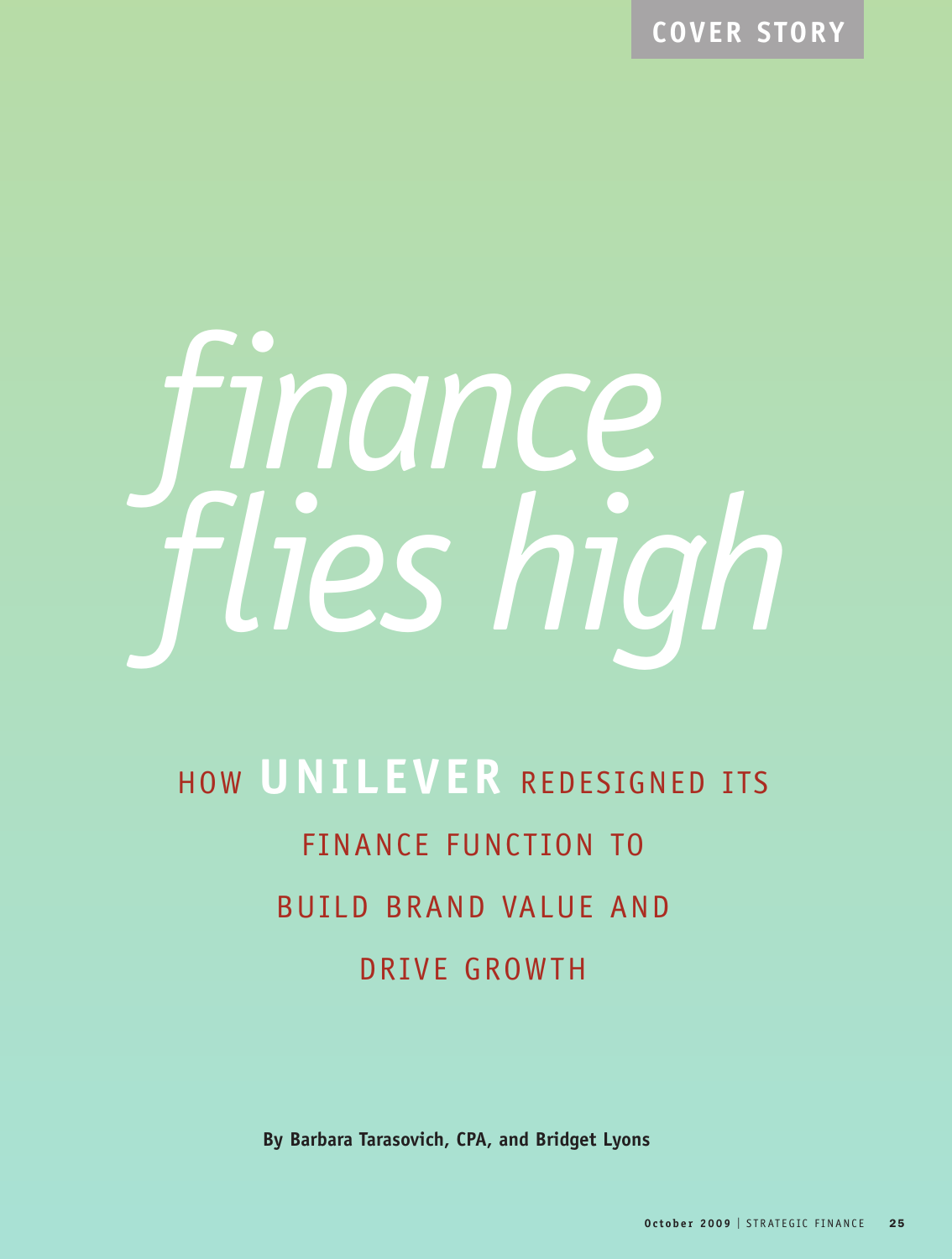**I**<br>Unil t's hard not to know about Axe, the number one deodorant product in the U.S., or Dove, with its "real beauty" campaign featuring ordinary women rather than models.

Unilever's finance team played a key role in the success of these brands and others. The company achieved its fourth consecutive year of accelerating organic sales growth from less than 0.5% in 2004 to more than 7% in 2008, according to Jim Lawrence, Unilever's CFO. Its strategy is to focus on volume growth and strengthening the competitive position of the company's brands.

While growth has slowed to 4% in 2009, this is still strong relative to the market. In August, CEO Paul Polman stated, "While conditions remain difficult in many markets, I am encouraged by the return to volume growth across all regions and the majority of countries and categories. More of our brands are improving share again behind strong innovations, greater consumer value, increased marketing support, and better execution. We continue to focus on restoring volume growth while protecting margins and cash flow for the year as a whole." In terms of actual recent performance during this difficult economic time, volume growth went from –1.8% in the first quarter of 2009 to +2% in the second quarter.

In this article, we examine how the finance function at Unilever was redesigned to deliver the firm's strategic goals, including an emphasis on volume growth and competitive position of its brands. Beginning in 2005, the finance team at Unilever asked: How should the finance function operate to achieve these goals? The result was the creation of a five-step process dubbed "Finance of the Future." The steps in the process are detailed below.

# **STEP 1 Define "Finance of the Future"**

In order to understand the context of the finance team's current participation in achieving Unilever's goals, we need to first look at the origin of the finance team's redesign. At a meeting several years ago, Unilever's top 200 finance professionals set a strategic direction for the team to become "Partners in Value Creation." The team identified what they would look like 10 years into the future. They determined a major transformation was necessary, not only in the leadership and culture of the team, but also in the underlying financial systems and processes. In the past, Unilever had operated with a very decentralized organization structure, and, as a result of this structure, the finance team had collaborated on projects but had never truly worked with one consistent directive globally.

# **STEP 2 Develop Strategic Thrusts**

The team developed strategies known as "Strategic Thrusts," which aligned with Unilever's overall strategy. These five strategies include innovative business partnering, people and organization, dynamic performance management, world-class financial processes, and financial flexibility. Here's a look at each of them.

**Innovative Business Partnering (IBP)—**Upgrade capabilities to better enable the finance team to add direct value to the business and influence and support Unilever's strategy. This thrust included developing a practical toolkit for decision support and focused on finance professionals who work with brands and customers specifically.

**People and Organization—**Develop a leading-edge finance team to focus on changes required in behavior, design and implement a learning plan, and create a compelling career proposition to attract and retain the best talent.

**Dynamic Performance Management—**Apply IBP to the organization's framework. This thrust focuses on the forecasting processes and developing relative performance targets, rolling forecasts, and trend reporting.

**World-Class Financial Processes—**Simplify financial processes and improve underlying transactions processing, accounting, and information management by forming shared finance services as well as enterprise-wide financial systems.

**Financial Flexibility—**Optimize tax, finance, and legal structures to provide funds for growth and improve the effectiveness and transparency of external dialogues with investors and management around value creation.

These strategic thrusts drive the agenda for the finance team and help frame their objectives in a consistent manner to drive change in every Unilever business.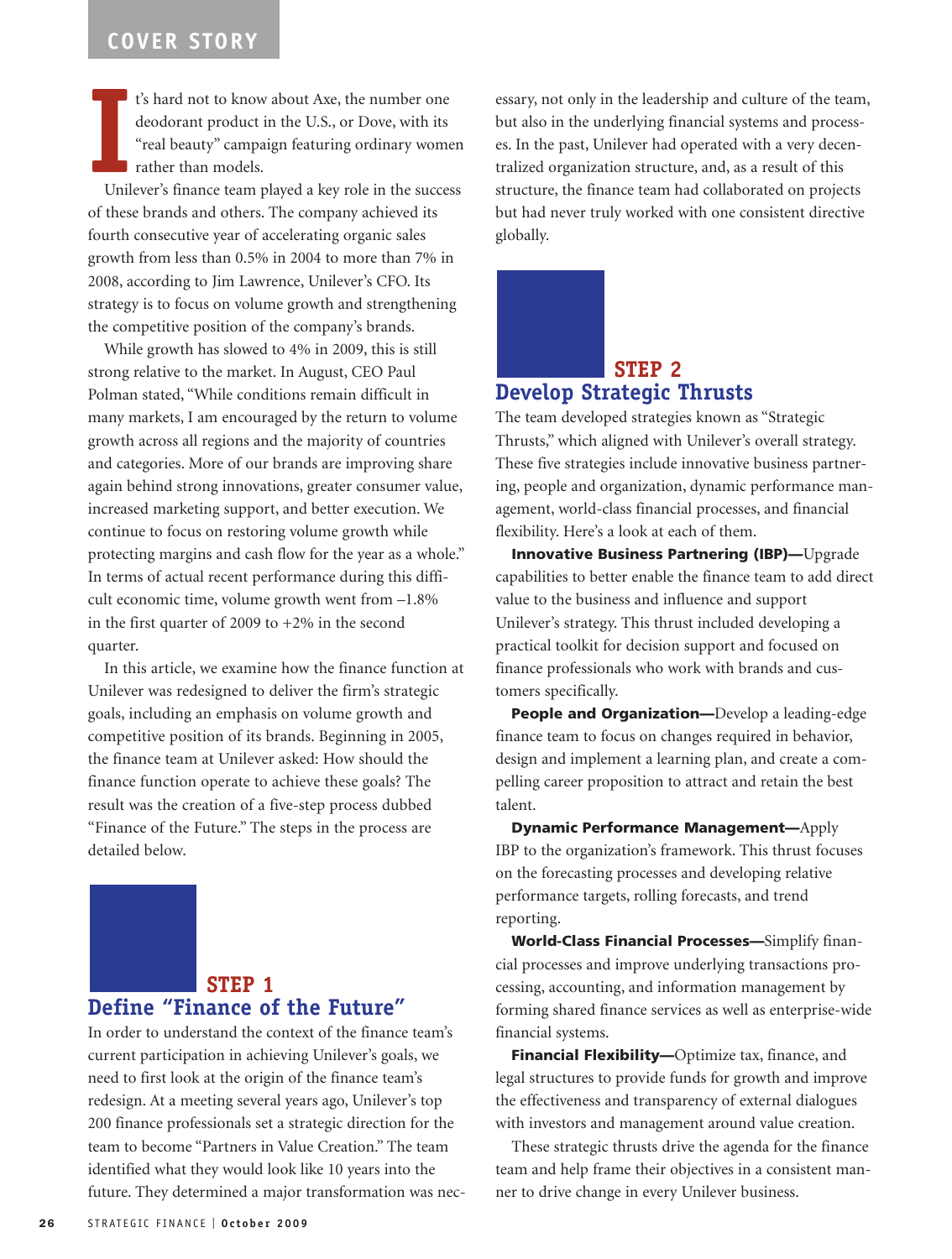## **UNILEVER FINANCE TEAM**

#### *Seizing opportunities and delivering against aggressive targets*

#### **INPUT TO THE END RESULT**

Unilever finance team members continuously try to bring products to customers that meet their needs and at a price they can afford. Everything they do is based on this premise. For example, finance has direct input into Unilever's long-, medium- and short-term plans as well as their cost-reduction programs and innovation projects.

#### **IMPROVING PERFORMANCE**

Within one of Unilever's operating companies, the finance role offers a single view of the business—from its processes and operations to the ways it can improve performance. Moving on from there, finance team members can specialize in areas such as financial control or internal audit, treasury, or mergers and acquisitions.

Finance professionals deal with challenges that cross brands, professions, and geographical regions. Developing a deep understanding of the strategies that drive Unilever's growth and profitability, team members are at the forefront of delivering the company's strategic goals.

#### **HOW FINANCE TEAM MEMBERS WORK**

The company's operating structure is divided into three work streams. Finance Business Partners embed best practices and enhance decision-support skills. Accounting and Information applies information management processes to create value for the business. Expertise services work across everything from insurance and risk to investor relations and pensions.

This structure is designed to make Finance an influential force at the heart of the business by offering world-class expertise in areas where they can add real value.

#### *Key Facts about Unilever:*

- ◆ In 2008, worldwide turnover was €40.5 billion.
- ◆ Unilever employs 174,000 people in around 100 countries worldwide.
- ◆ The company's foods, home, and personal care brands are global market leaders in skin and deodorants and in food categories including: savory and dressings, spreads, weight management, tea, and ice cream.
- ◆ The company has 13 €1billion brands: Axe/Lynx, Knorr, Becel/Flora, Hellmann's, Lipton, Omo, Surf, Lux, Dove, Blue Band/Rama, Sunsilk, Rexona, and its Heartbrand ice creams.
- ◆ In 2008, Unilever invested €927 million in research and development for example, in opening new Centers of Excellence for product research and development in Italy, Poland, and the U.K.
- ◆ In 2008, Unilever invested €91 million on community projects worldwide.
- ◆ Unilever has 270 manufacturing sites across six continents.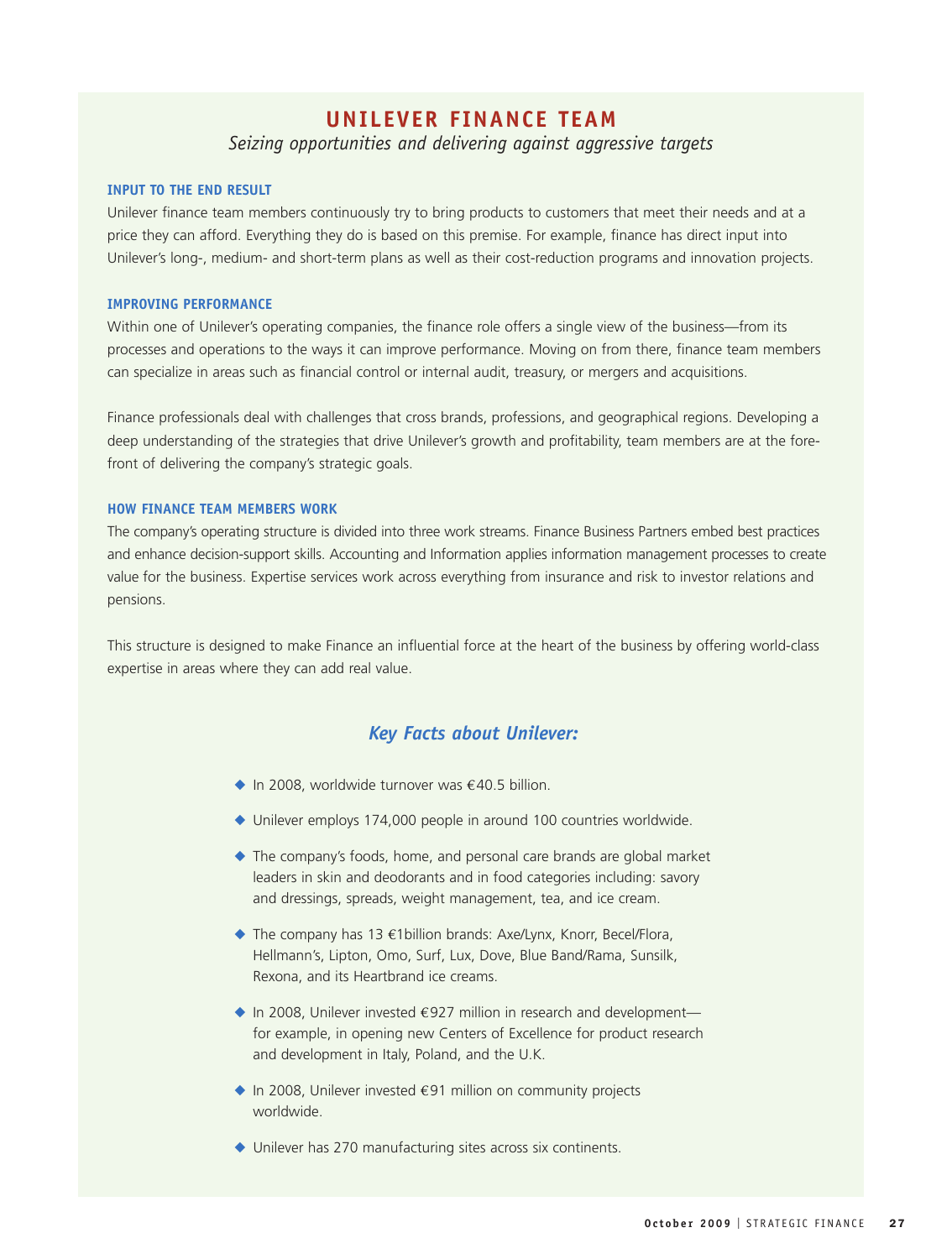### **STEP 3 Create Global Finance Excellence Center**

To build a compelling vision that all finance team members globally would embrace, the finance team organized the five Strategic Thrusts under the umbrella of the Finance Excellence Center, which is a team with only nine global members. The team includes vice presidents of finance and finance directors from different Unilever businesses around the world. The team created a worldclass website whose mission is to:

- ◆ Leverage local best practices globally,
- ◆ Help finance professionals create value as influential business partners,
- ◆ Equip the team with world-class capabilities, and
- ◆ Enable Unilever Finance to deliver consistently outstanding performance.

The Finance Excellence Center was developed to bring financial strategy to life. This is accomplished by:

- ◆ Stimulating and facilitating best-practice creation and sharing,
- ◆ Providing learning opportunities,
- ◆ Translating external trends into Unilever initiatives, and
- ◆ Identifying necessary financial competencies and skills.

# **STEP 4**

# **Develop Innovative Business Partners**

Unilever embraced innovative business partnering to maximize the value of finance to build brand value and drive growth. As one of the five thrusts, IBP helps Unilever achieve its goal of delivering top one-third total shareholder return among its peer group and the growth it promised to shareholders. According to David Calle, the founding leader of this thrust and currently vice president of finance customer development, this involved identifying competencies required to deliver the company's overall strategy with:

◆ Better measurement (consistent, external, brand health focus),

- ◆ Improved return on brand/customer investment,
- ◆ Better planning (brand and customer orientation, value-creation focus), and
- ◆ Improved innovation success rate through better analysis.

"The global team developed best practices and specific examples for finance business partners that provided them the context for how they should work with their local teams. These tools were organized in a framework for brand development, brand building, customer development, and the supply chain. In addition, the entire program was underpinned with a robust training and recognition program," David Calle says. Table 1 features three of the tools.

The following underpinned specific tools from Table 1.

**Business Partnering Skills—**Providing skills that help finance partner with internal and external customers more confidently and competently. These include building rapport, managing differences, and highlighting value.

**Balanced Scorecard Approach—**Providing a balanced scorecard approach to external analysis (strategy, marketing, financial, customer, and culture), including methodologies for war gaming, benchmarking, and financial analysis.

# **STEP 5 Organize for Success: The New Finance Structure**

The final step in the finance team's transformation was to reorganize into three main areas to quickly adapt to a new strategic direction. The finance business partners were separated from financial shared services and expertise services. Finance business partners include planning and analysis, sales finance, supply chain finance, and brand finance. Shared services includes all financial transactions and information management. Expertise services includes tax, treasury, and mergers and acquisitions. This new structure now allows the 1,000 finance business partners to focus on brand development, brand building, customer development, and supply chain by becoming Innovative Business Partners so they can better:

- ◆ Analyze decisions,
- ◆ Ensure alignment of investment with business insight,
- ◆ Monitor business performance with financial and non-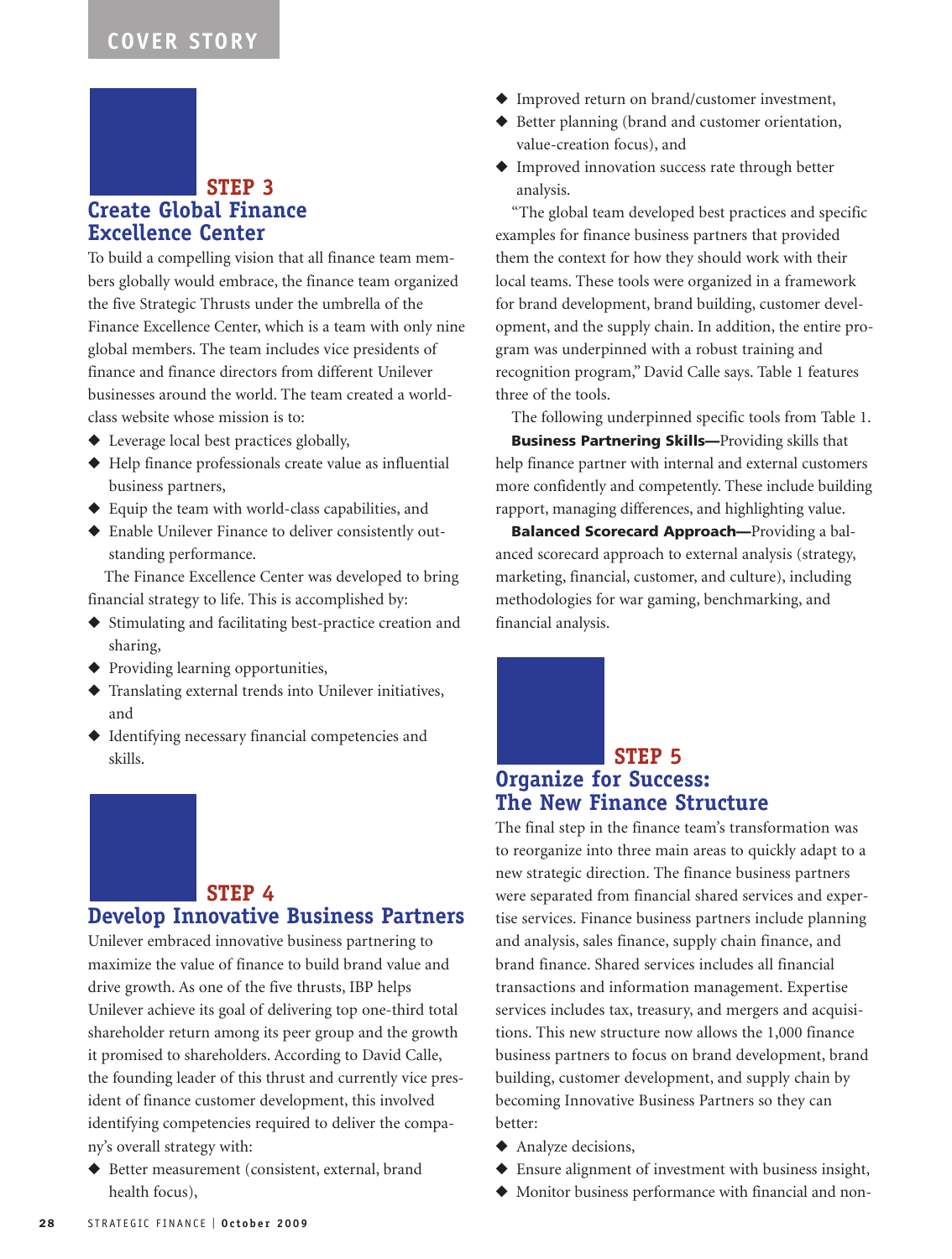# **Table 1: TOOLS FOR FINANCE BUSINESS PARTNERS**

**RESUL T S**

#### **TOOLS**

| Decision making under uncertainty (DMUU)-<br>This two-stage toolkit improves the quality of decision<br>analysis, including decision-framing and structuring<br>tools to clearly establish the decision, identify options,<br>understand key issues, and de-bias information. Also<br>included are probabilistic modeling and analysis tools,<br>such as decision trees and Monte Carlo Simulations. | These tools supported the Axe deodorant brand launch<br>that helped propel Unilever to first place in the deodor-<br>ant category in the U.S.<br>The tool also supported the Bertolli frozen prepared<br>meals introduction.  |
|------------------------------------------------------------------------------------------------------------------------------------------------------------------------------------------------------------------------------------------------------------------------------------------------------------------------------------------------------------------------------------------------------|-------------------------------------------------------------------------------------------------------------------------------------------------------------------------------------------------------------------------------|
| Brand building (brand health and scorecard)—<br>This tool aims to improve brand health by ensuring visi-<br>bility and alignment around key brand-health measures.                                                                                                                                                                                                                                   | Dove Real Beauty Campaign—This tool supported a<br>global marketing campaign to celebrate the natural<br>physical variation all women embody and inspire them<br>to have the confidence to be comfortable with<br>themselves. |
| <b>Customer Development Guide for Finance-</b><br>This tool provides the finance team within Customer<br>Development with tips on structure, resources to stay<br>abreast of retail trends, and a framework for assessing<br>customers and channels based on opportunity and risk<br>using financial and nonfinancial metrics.                                                                       | This tool drove significant improvement in trade ROI<br>(return on investment), which fueled increases in adver-<br>tising and share growth.                                                                                  |

financial metrics relative to the external markets, and ◆ Provide growth-orientation analysis.

# **Uniquely Positioned to Deliver Growth**

Ultimately, the success of any change program lies in the business results, and 2008 was Unilever's fourth consecutive year of accelerating organic sales growth. Organic sales grew by 7.4%, and the underlying operating margin improved by 10 basis points. Although early results for 2009 have been impacted by difficult economic conditions, Unilever has continued to deliver growth in 2009, with first-half growth at 4.4%.

The finance function has played a key role in driving growth and a leading role in the growth agenda. "The Unilever finance team understands the strategies that drive growth and profitability and is at the forefront of how we change and develop to meet our goals," says Neal Vorchheimer, senior vice president of finance for Unilever United States. "Finance business partners are uniquely positioned across the business to integrate information, drive business planning, improve financial

analysis, and are already working with marketing, customer development, and supply chain to ensure that decisions are linked to business results." Unilever has developed a culture in finance of innovative business partnering, continuous improvement, and capability development, enabling the team to play an active role in delivering Unilever's growth strategy. **SF**

*Barbara Magi Tarasovich, CPA, is an assistant professor of accounting at the John F. Welch College of Business at Sacred Heart University in Fairfield, Conn. She has more than 25 years of experience at Unilever and has worked on many acquisitions and integrations. She is also a member of IMA's Waterbury Chapter. You can reach Barbara at tarasovichb@sacredheart.edu.*

*Bridget Lyons is chair of the department of economics and finance at Sacred Heart University. She has more than 15 years of research and consulting experience in the areas of corporate finance, valuation, financial modeling, and performance metrics. You can reach Bridget at lyonsb@sacredheart.edu.*